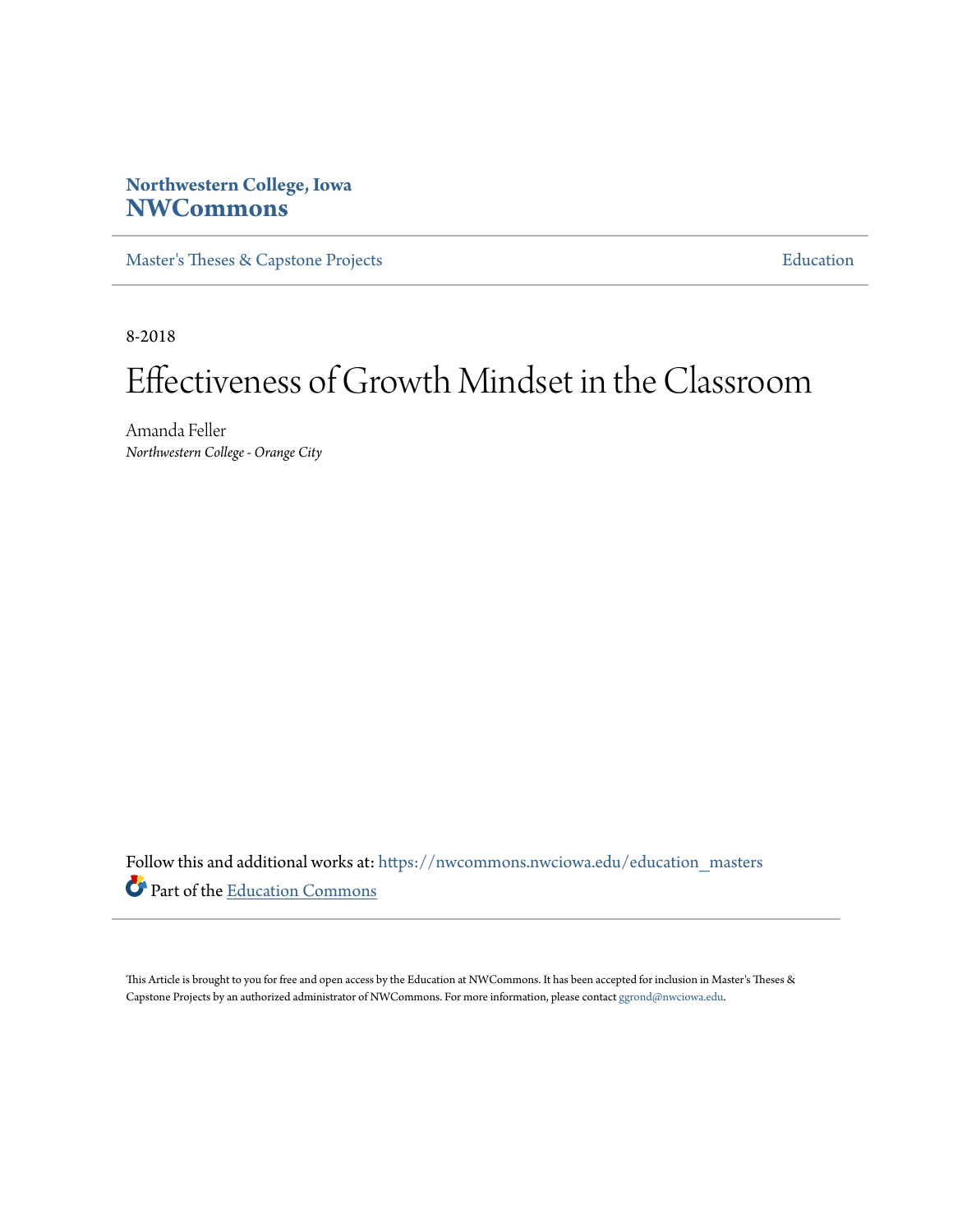Effectiveness of Growth Mindset in the Classroom

Amanda Feller

Northwestern College

August 2018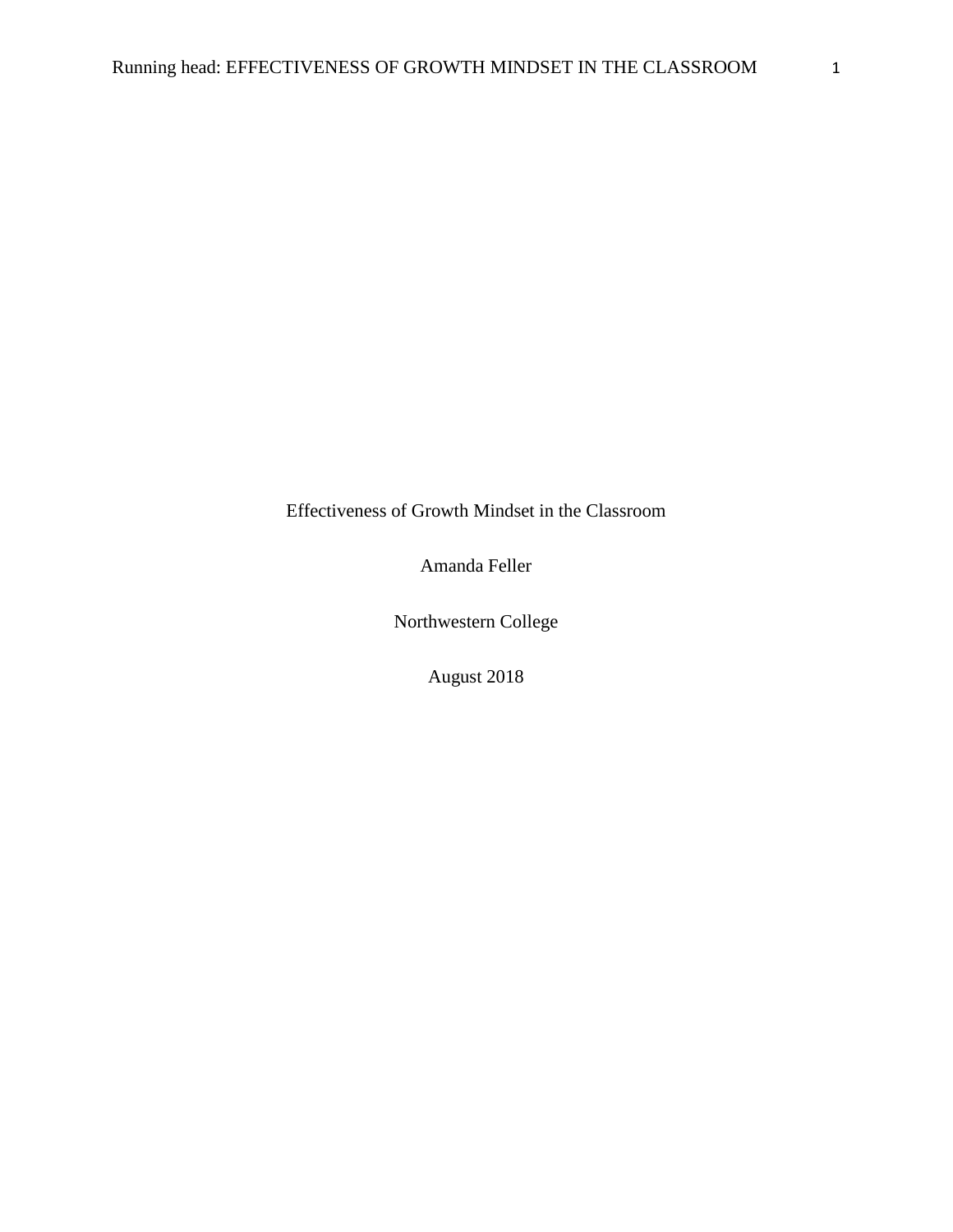# Abstract

This literature review discusses how effective a growth mindset can be in the classroom. The review begins by exploring the differences in fixed mindsets and growth mindsets. Fixed mindsets believe an individual is naturally talented or gifted, while growth mindsets believe that individuals can grow their ability or talent. This review discusses studies that have proved the importance of a growth mindset in literacy, mathematics and science classrooms. It then continues to give recommendations for fostering a growth mindset in the classroom to ensure learners are working at the best of their ability and achieving their goals.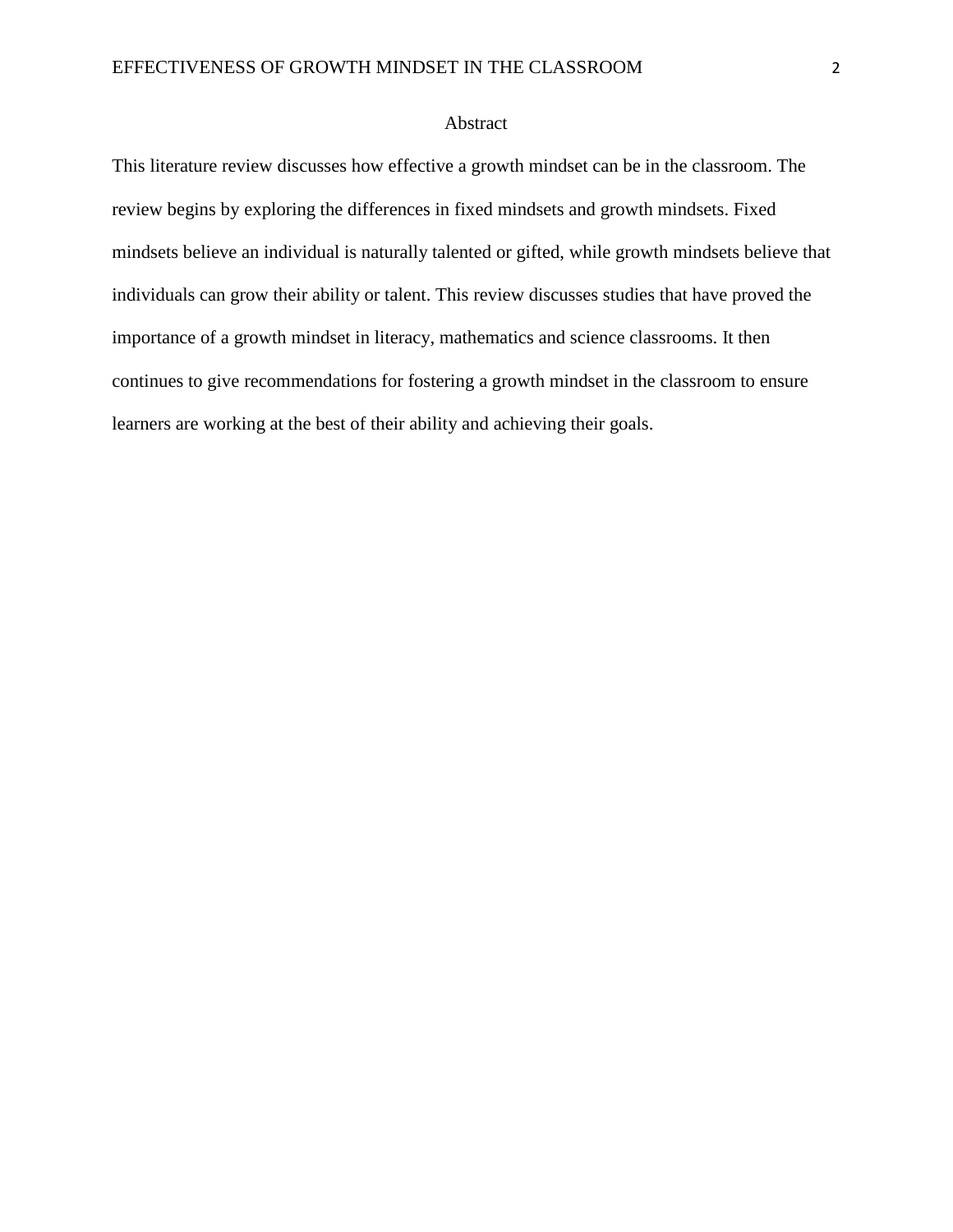## **Effectiveness of Growth Mindset in the Classroom**

*"*Mindset is a set of attitudes and beliefs about abilities, such as intelligence" (Robinson, 2017, p. 18). According to Carol Dweck (2008), author of *Mindset: The New Psychology of Success,* there are two different types of mindsets. Dweck (2008) termed them, fixed and growth mindsets. Dweck (2008) suggests that the way people think about themselves and their life can affect their success and achievement. This means that one's mindset is important and has an effect on the decisions an individual makes and the results of those decisions. One's mindset can be the factor in success or disappointment.

One mindset a person may embody is a fixed mindset. Dweck (2008) proposes that in a fixed mindset people want to look smart so they avoid challenges. Individuals believe that their intelligence cannot be developed or changed because a belief in natural talent or intelligence. These individuals do not believe in getting better at something with hard work and practice. People with a fixed mindset believe that mistakes are failures. These individuals do not see the value of learning from mistakes. Trevor Ragan (2016), founder of *Train Ugly,* suggests individuals with a fixed mindset want an easy, safe life that does not involve any struggle. People with a fixed mindset stay in their comfort zone to look good.

Dweck (2008) proposes that people with a growth mindset embrace challenges and mistakes, because of a desire to learn from them. Growth mindset individuals believe in change and growth with each challenge or mistake. People with a growth mindset focus on the process and effort, rather than the result. Dweck (2008) wrote, "Those with the growth mindset found success in doing their best, in learning and improving. Those with the growth mindset found setbacks motivating. They're informative. They're a wake-up call" (p. 98-99). Ragan (2016) stated in a video, "We learn best when we are operating at the edge of our abilities, a little bit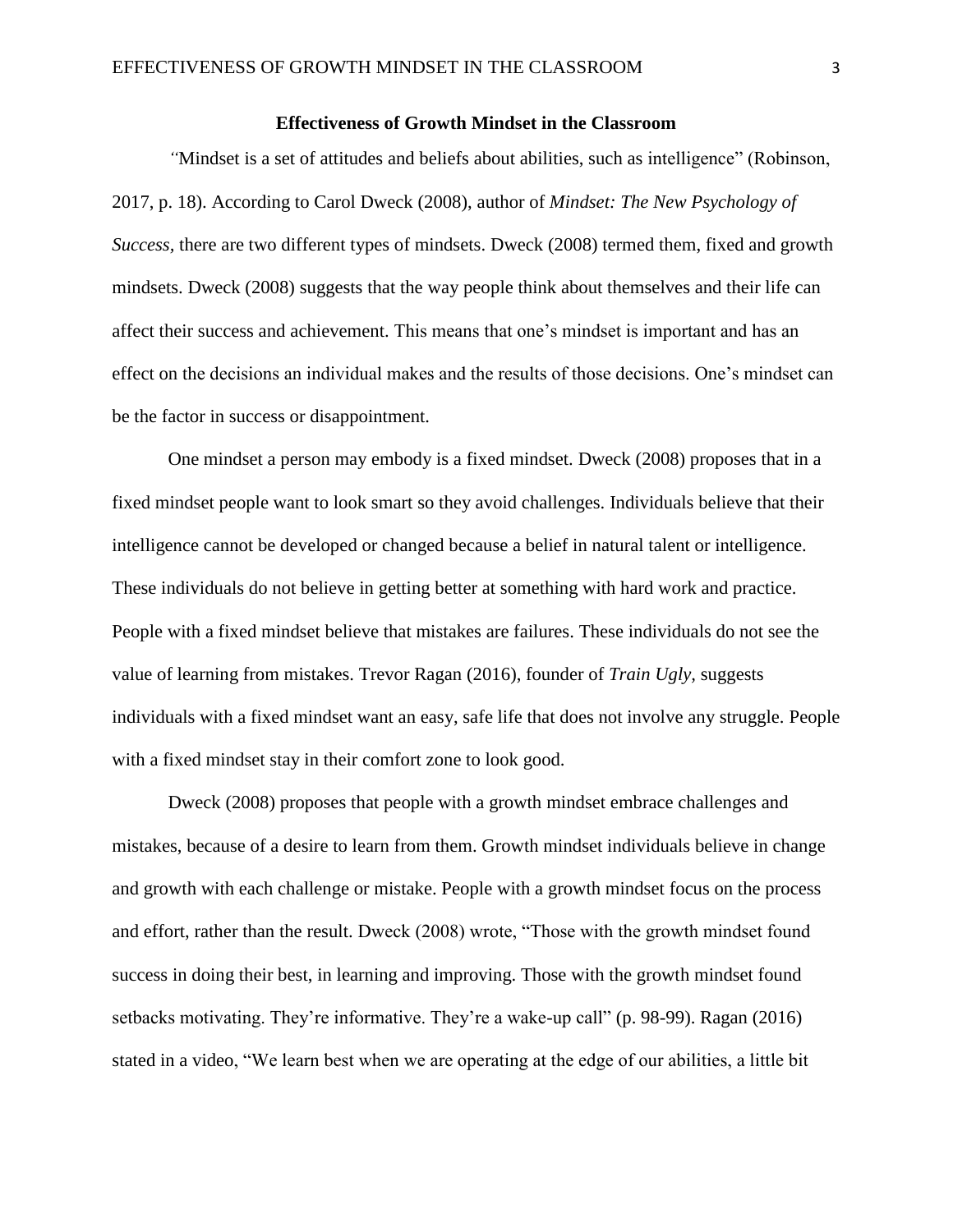outside of our comfort zone and when we are stretched and challenged" (3:07). This is what a growth mindset looks like. This is how people are able to achieve at high-levels.

Each person has a choice in which mindset to embrace. "In the fixed mindset, setbacks label you" (Dweck, 2008, p. 100). Ragan (2016) proposes that most people choose a fixed mindset because the stories and labels given to each other, such as "You are not a math person" (3:55). This labeling happens often in the current culture and people have accepted those labels. When discussing labels Ragan (2016) states, "These all talk about learning with a fixed mindset, saying that we are good or not good at something. That we can't or don't have to grow" (4:06). Yeager and Dweck (2012) found that students do not need self-esteem boosting or trait labeling to respond resiliently when faced with challenges. Yeager and Dweck (2012) found students need a mindset that allows for facing those challenges. The labels need to go away. Thinking as individuals and as a culture needs to shift to a more growth mindset for people to achieve their fullest potential.

Dweck (2016b) discusses that a growth mindset is a complex idea that can be confused with being open-minded or flexible. "Even after educators understand growth mindset, it takes a lot of hard work to move toward it. This is because we're all a mixture of fixed and growth mindsets" (Dweck, 2016b, p. 37). Dweck (2016b) goes on to discuss how there are triggers that put one into a fixed mindset. Dweck (2016b) writes how important it is to identify these triggers to overcome them and remain in a state of growth mindset. "In short, even once we've fully understood what a growth mindset is  $-$  the belief in everyone's capacity to grow their abilities  $$ it's a lifelong journey to fully embody that belief" (Dweck, 2016b, p. 37). According to the research of Carol Dweck (2008), a growth mindset allows for higher achievement. The findings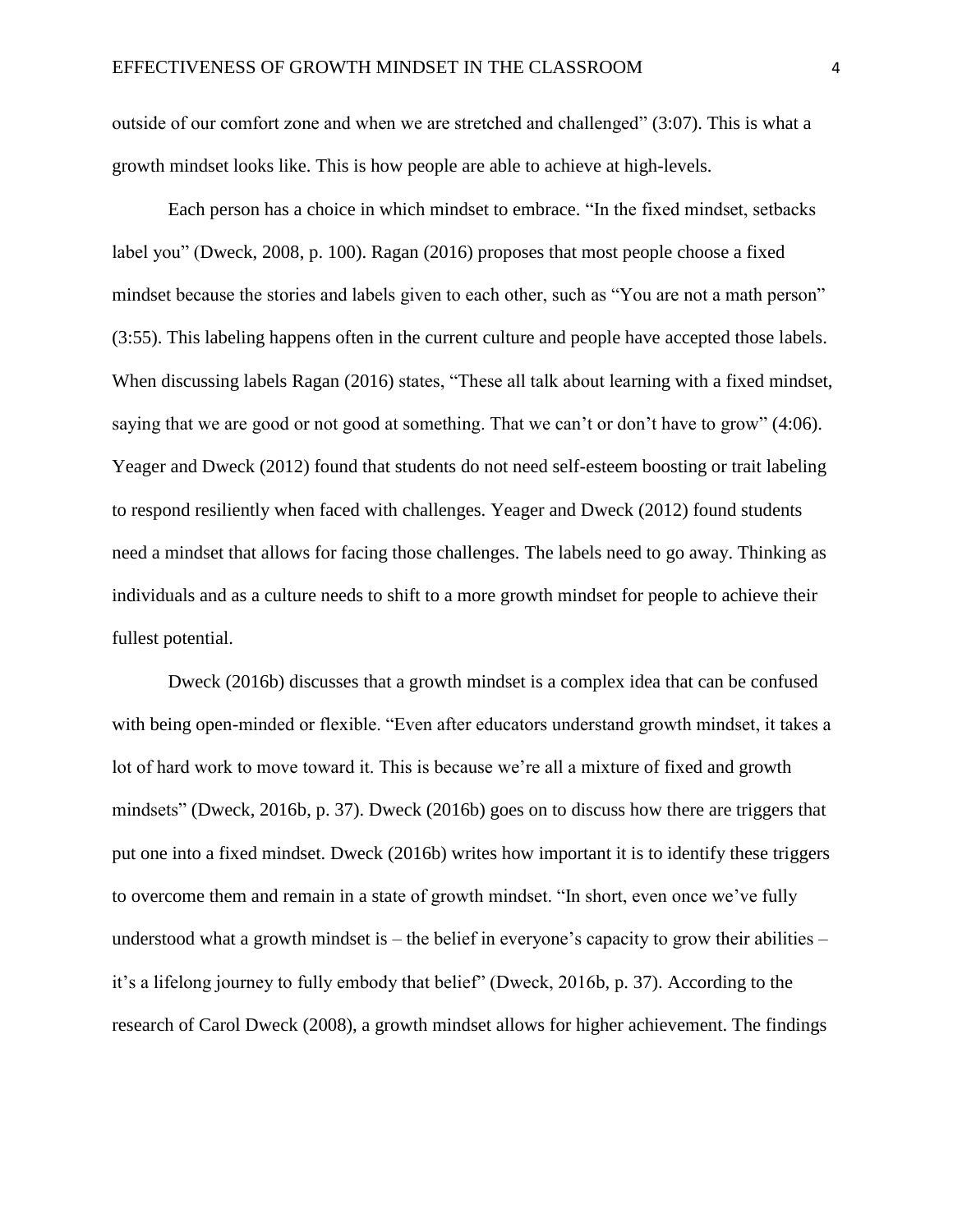in this literature review discuss the research associated with growth mindset and higher achievement of students.

### **Literature Review**

Literature and research have proved the importance of the mindset that a student holds. Blackwell, Trzeniewski, and Dweck (2007) conducted a two-part longitudinal study and intervention in a New York City public junior high school to examine the connection between a student's intelligence theories and mathematics achievement. Both parts of the study verified the importance of teaching growth mindset to students. Blackwell et al. (2007) substantiated the need to teach students the structure of the brain. Blackwell, Trzeniewski, and Dweck (2007) found significance in teaching the function of the brain and how it can grow with hard work and effort.

In the first study Blackwell et al. (2007) followed 373 students in four groups that were entering the seventh-grade. The sample population included 198 female and 175 male students that were in classes ranging in size from 67 to 114 students. The classes were heterogenous regarding mathematics achievement. The students scored in the 75<sup>th</sup> percentile nationally on the sixth-grade math tests. Blackwell et al. (2007) trained research assistants to administer and score a motivational questionnaire at the beginning of the seventh-grade year. The questionnaire assessed students' theory of intelligence and their beliefs about effort. Mathematics grades of all students voluntarily participating in the study were collected at the end of each term, fall and spring, during the student's seventh and eighth-grade year. Blackwell et al. (2007) studied the data collected over the five-year period and found,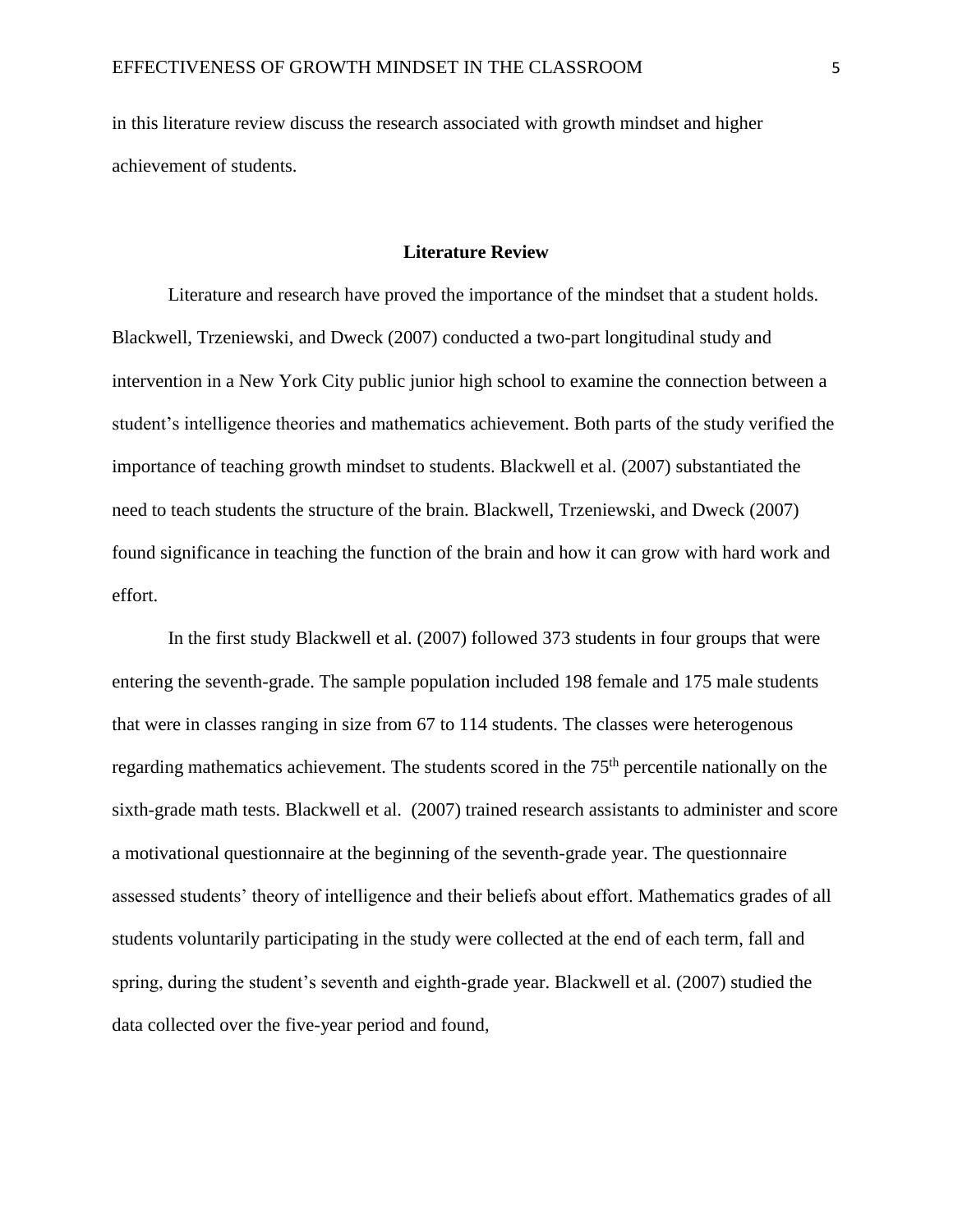"Junior high school students who thought that their intelligence was a malleable quality that could be developed affirmed learning goals more strongly, and were more likely to believe that working hard was necessary and effective in achievement, than were students who thought that their intelligence was fixed." (p. 253)

Blackwell et al. (2007) wondered if teaching students to have a growth mindset would increase positive motivation in the classroom, resulting in higher achievement. This was the basis for the second study, an intervention.

For the second study, Blackwell et al. (2007) used a different New York City public school. A total of 91students from the seventh-grade class voluntarily participated in the intervention, 48 in the experimental group and 43 in the control group. The students were randomly assigned to each group. All students started relatively at the same math achievement with the fall term math grades an average of 2.38 for the experimental group and an average of 2.41 for the control group, based on a 4.0 scale. There was also little variance on the initial motivational questionnaire.

The intervention started in the spring term of the seventh-grade year and lasted eight weeks. There was one 25-minute period, one time per week, where all seventh-grade students were taught lessons by trained undergraduate assistants. Both the experimental and control groups were taught lessons on the structure and function of the brain, anti-stereotyping and study skills. The experimental group also received instruction on Incremental Theory and how learning makes you smarter with a discussion about avoiding labels such as dumb; Whereas, the control group received instruction on memory and mnemonic strategies with a discussion on academic difficulties and successes.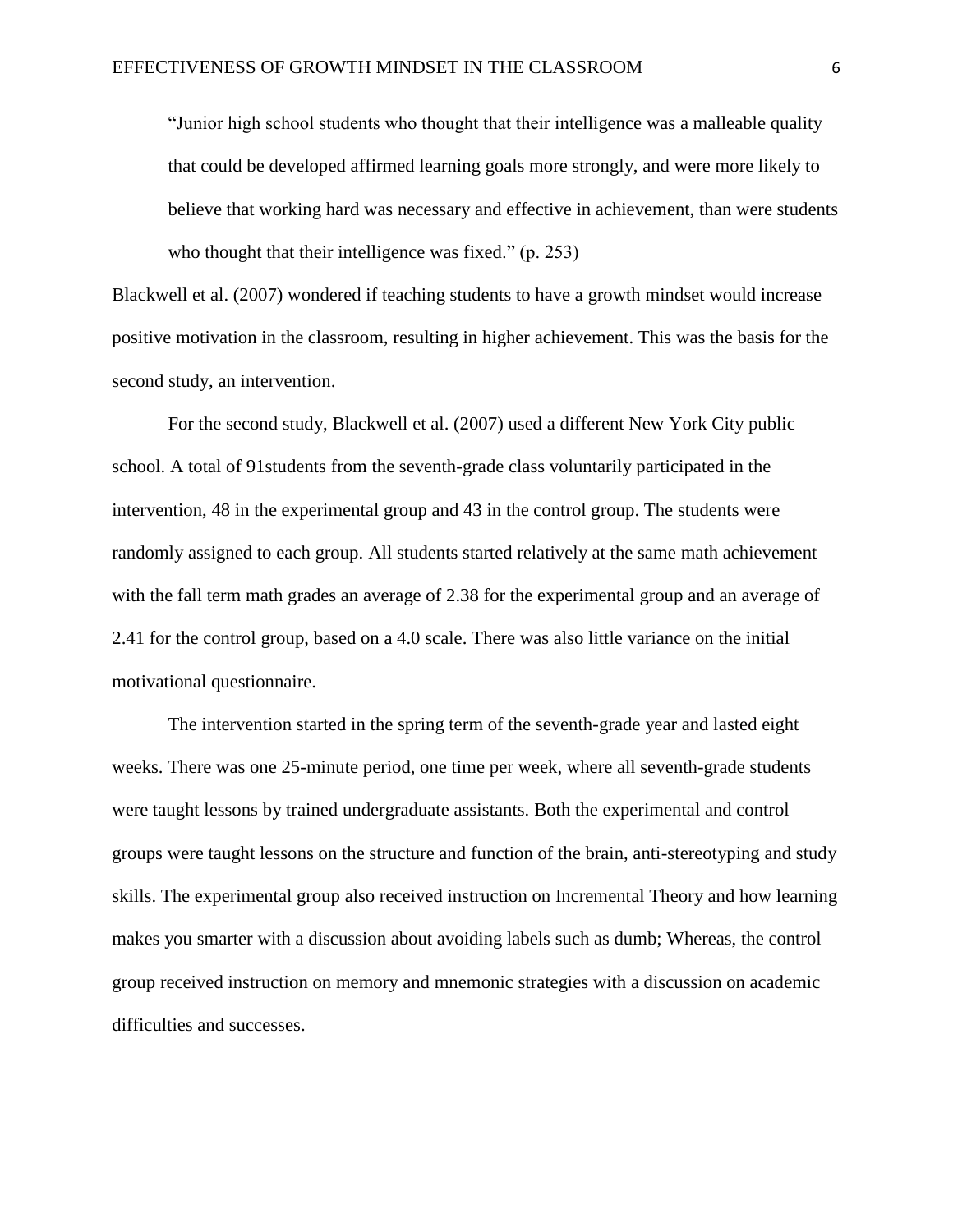Blackwell et al. (2007) analyzed the data after the spring term of the seventh-grade year and found a substantial decline in grades from the spring of sixth grade to the fall of seventh grade and then continues to decline to the spring of seventh-grade. Blackwell et al. (2007) noticed from the fall of seventh grade to the spring of seventh-grade (the intervention period), the experimental group increased their grade point average; Whereas the control group continued to decline.

"The fact that promoting an incremental theory seemed to have the effect of generating increased motivation in the classroom again supports the idea that students' theory of intelligence is a key factor in their achievement motivation. Within a single semester, the incremental theory intervention appears to have succeeded in halting the decline in mathematics achievement." (Blackwell et al., 2007, p. 258)

Blackwell et al. (2007) confirmed the need for teaching growth mindset to students. The students who were instructed on the brain and how to grow it were able to stop the decline of mathematics grades. The students without instruction on growth mindset continued to see a decline in their mathematics grades, despite the same mathematics instruction.

A growth mindset has not only proved to beneficial in a mathematics classroom, but also in reading. Petscher, Otaiba, Wanzek, Rivas and Jones (2017) conducted a study that focused on mindset and the effect on standardized reading outcomes. Petscher et al. (2017) studied how general and reading -specific mindsets relate to reading comprehension. A great deal of literature focusses on growth mindset in the junior high school and beyond population. Petscher et al. (2017) research is unique because it examines reading in fourth grade students.

Petscher et al. (2017) used 195 fourth-grade students to examine the effects of growth mindset on reading outcomes. The students were from six public elementary schools from the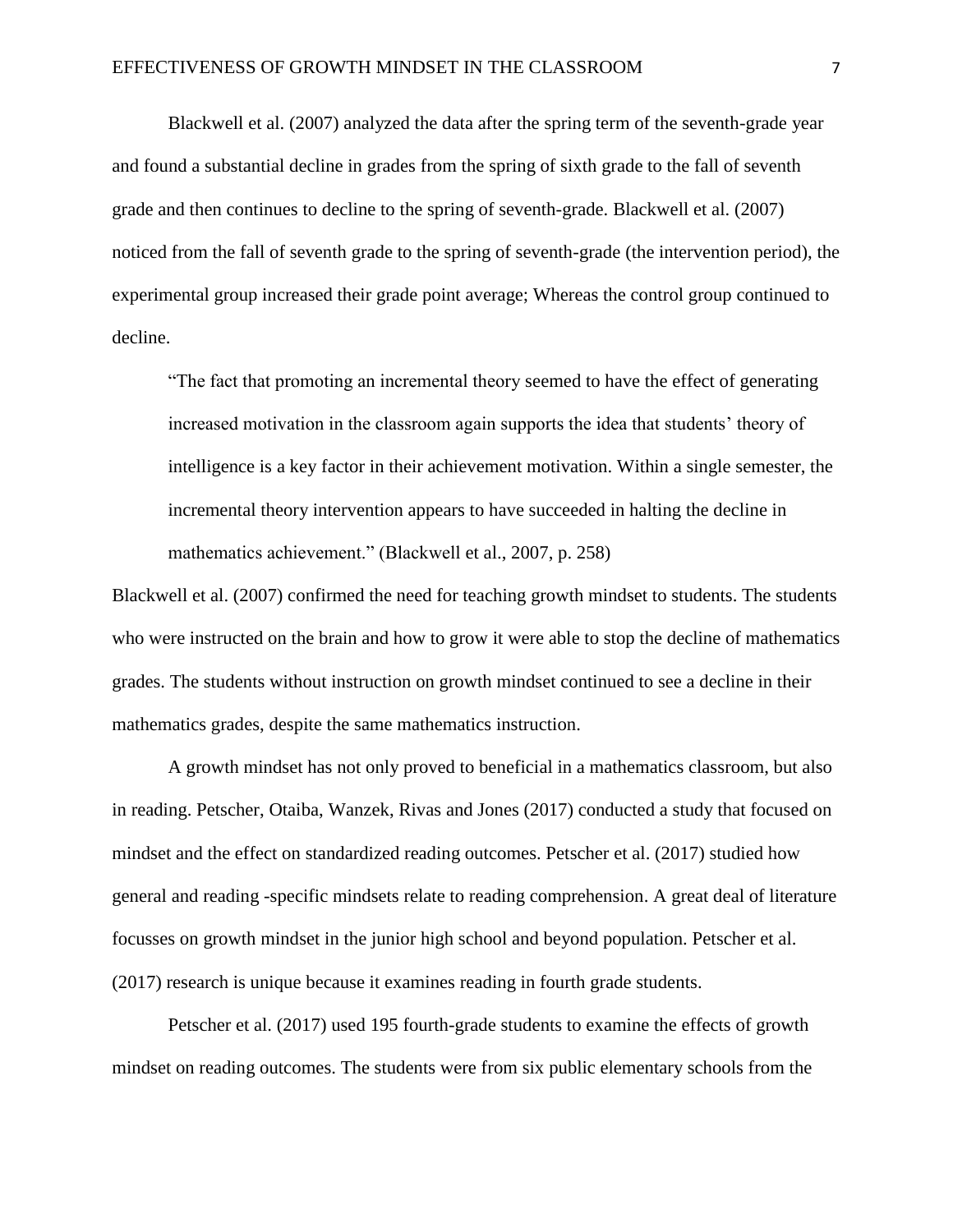southern United States with 49% of the participants being female. Of the participants, 25% identified as African American and 43% identified as Caucasian. The sample consisted of 58% English learners (ELs) and 94% were considered low income. Trained research staff administered reading assessments over a three-and-a-half-week period to all participants. Reading assessments used include the Word Attack and Letter-Word Identification subtests from the Woodcock-Johnson III Tests of Achievement, Gates-MacGinitie Reading Test, and the Test of Silent Reading Efficiency and Comprehension (TOSREC). The research staff also administered a Mindset Survey. The Mindset survey used by Petscher et al. (2017) consists of 13 of the 23 questions from the Student Mindset Survey (Blackwell, Trzeniewski, & Dweck, 2007). Four of the questions were slightly changed to allow fourth-grade students to better understand. Petscher et al. (2017) also created and added 13 items on reading mindset to the survey.

After all surveys and reading assessments were administered, the data was analyzed. Petscher et al. (2017) found four major outcomes from their analysis. Petscher et al. (2017) discovered,

"First, we evaluated the dimensionality of general and reading-specific mindset and found that a global factor of growth mindset (GGM) existed along with specific factors of general and reading mindset. Second, GGM and reading mindset strongly predicted word reading and reading comprehension. Third, GGM and reading mindset uniquely predicted reading comprehension after controlling for basic word reading skills. Fourth, GGM was more strongly associated with reading comprehension for those individuals with weaker reading comprehension skills, whereas reading mindset was more strongly associated with reading comprehension for those with stronger reading comprehension skills." (p. 376)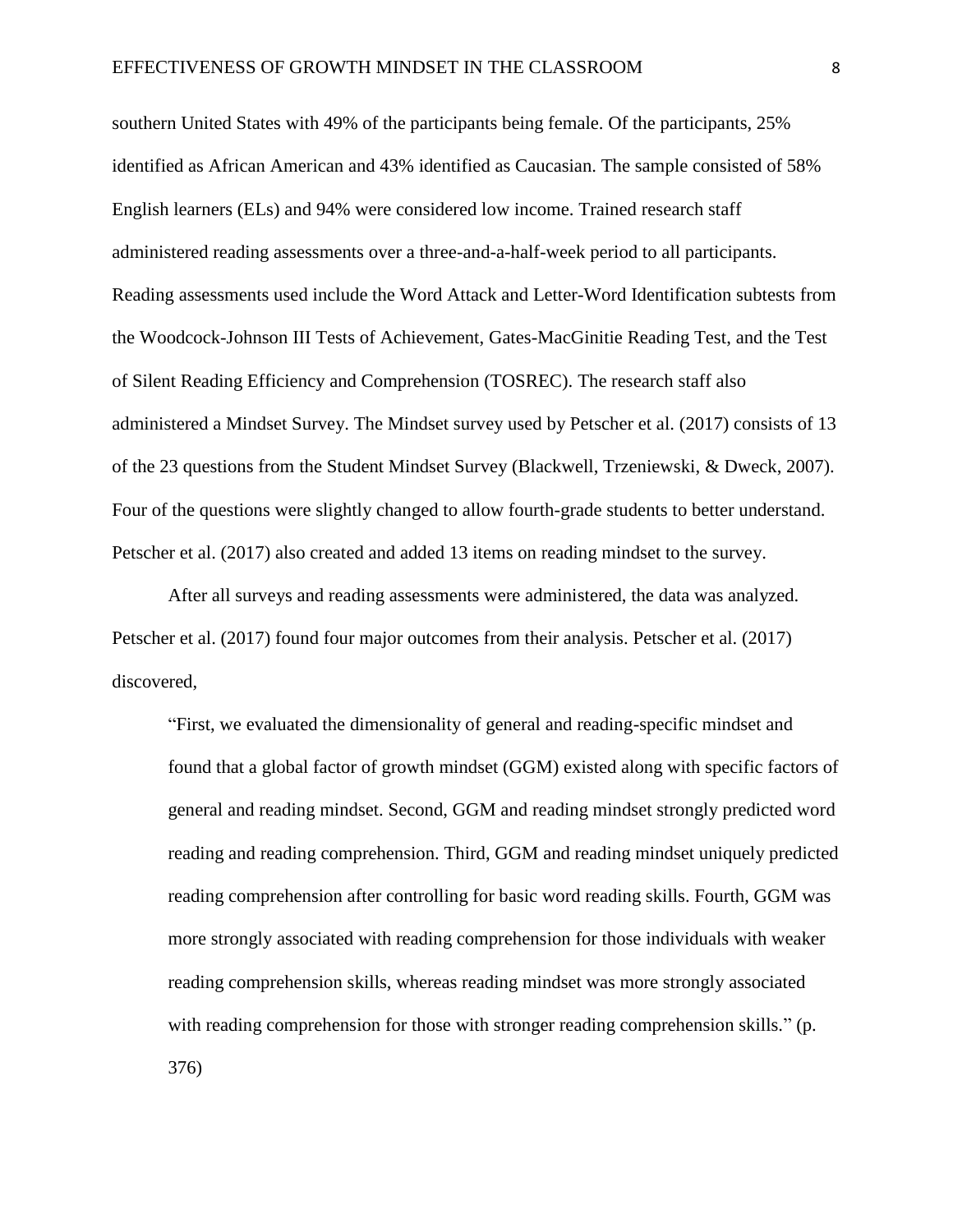Petscher et al. (2017) found that students at the end of fourth-grade who had lower reading comprehension achievement also had a more fixed mindset about their abilities. Petscher et al. (2017) suggest more research should be conducted to see if mindset interventions are effective in producing reading comprehension growth in a larger scale, as research in this area is new and limited.

A growth mindset is not only helpful in a mathematics and reading classroom, but also in a science classroom. Schmidt, Shumow, and Kackar-Cam (2016) compared the daily science classroom experiences of students. Some of the students received an intervention in growth mindset, while the other groups did not. Participants in the Schmidt et al. (2016) study included 370 seventh grade life science students and 356 ninth grade general science students. Data was collect from 2011-2013 from two middle schools and a high school from a Midwestern metropolitan area. Participants were 50% female, 61% Hispanic and 18% Caucasian. The Brainology mindset intervention was assigned to sixteen of the 29 classrooms. This encompassed 369, or 51% of the total participants. The intervention was implemented for one full class period each week for six weeks. The remaining 13 classrooms, which consisted of 357students, or 49% of the total participants were assigned an in-class writing task for the six-week intervention period. Students wrote five sentences about the science content that was being taught. During the last ten minutes of the class period students summarized what they were learning or stated why the content was useful.

Schmidt et al. (2016) found ninth graders in the mindset intervention group showed significant increases in perceived control and interest, whereas both seventh and ninth grade students in the writing group showed a decline in perceived control and interest. Schmidt et al. (2016) also found that the ninth-grade students in the intervention group retained baseline levels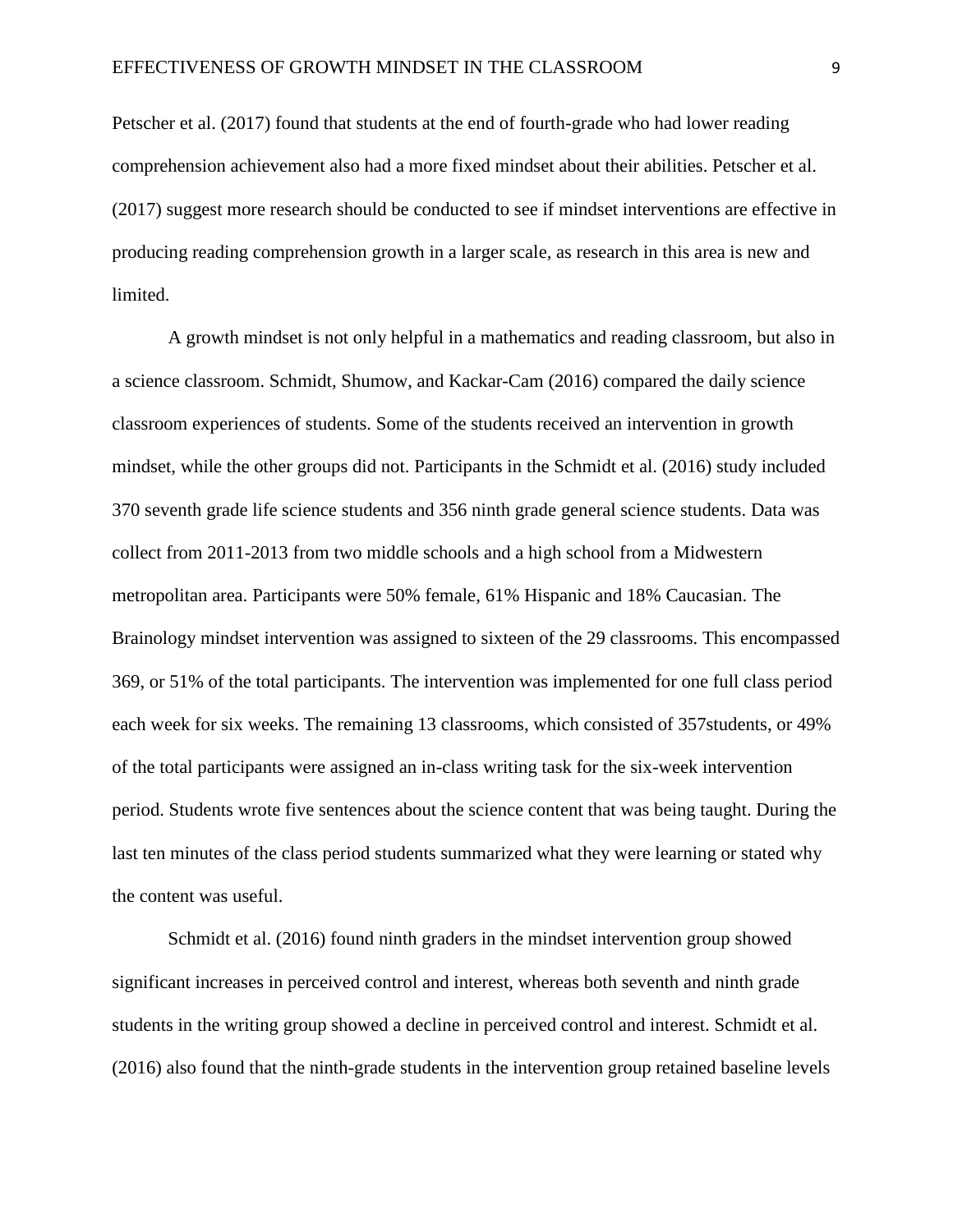in regards to skill and learning, whereas the writing group declined in skill and learning. The Brainology intervention was not able to increase the skill and learning of ninth grade students, but it was able to stop the decline of skill and learning. Schmidt et al. (2016) proved that intervention on growth mindset is positive but know that the specific intervention of Brainology will need to be changed to show an increase in skill and learning. Overall, a growth mindset intervention has proved to be positive in a mathematics, reading and science classroom.

O'Brien, Makar, Fielding-Wells and Hillman (2015) studied classroom video data from a Year 5 classroom in Queensland, Australia. The video features 27 students, ages nine and ten, along with an experienced inquiry classroom teacher. At the time of the video, the students had already completed three other inquiry units so students were familiar with the inquiry format. The video data was analyzed from a similar process as Powell, Francisco, and Maher (2003). Powell et al. (2003) had seven stages of analysis, including: intent viewing, describing the video data, identifying critical events, transcribing, coding, constructing a storyline, and composing a narrative. O'Brien et al. (2015) found that mathematics inquiry requires students to be openminded and be flexible in their thinking. This is the basis for a growth mindset. O'Brien et al (2015) found the inquiry within a mathematics classroom allows the teacher to scaffold and model embracing challenges and perseverance. Theses skills are essential to embracing and fostering a growth mindset.

Claro, Paunesku, and Dweck (2016) completed a nationwide study in Chile to research the effects of a poverty on academic achievement. Claro et al. (2016) used standardized test data from all  $10<sup>th</sup>$  grade public school students. The standardized tests measure mathematics and language skills, and includes questions about the student's family. The standardized tests also included a mindset measure for the first time in 2012. The mindset measure used was a shortened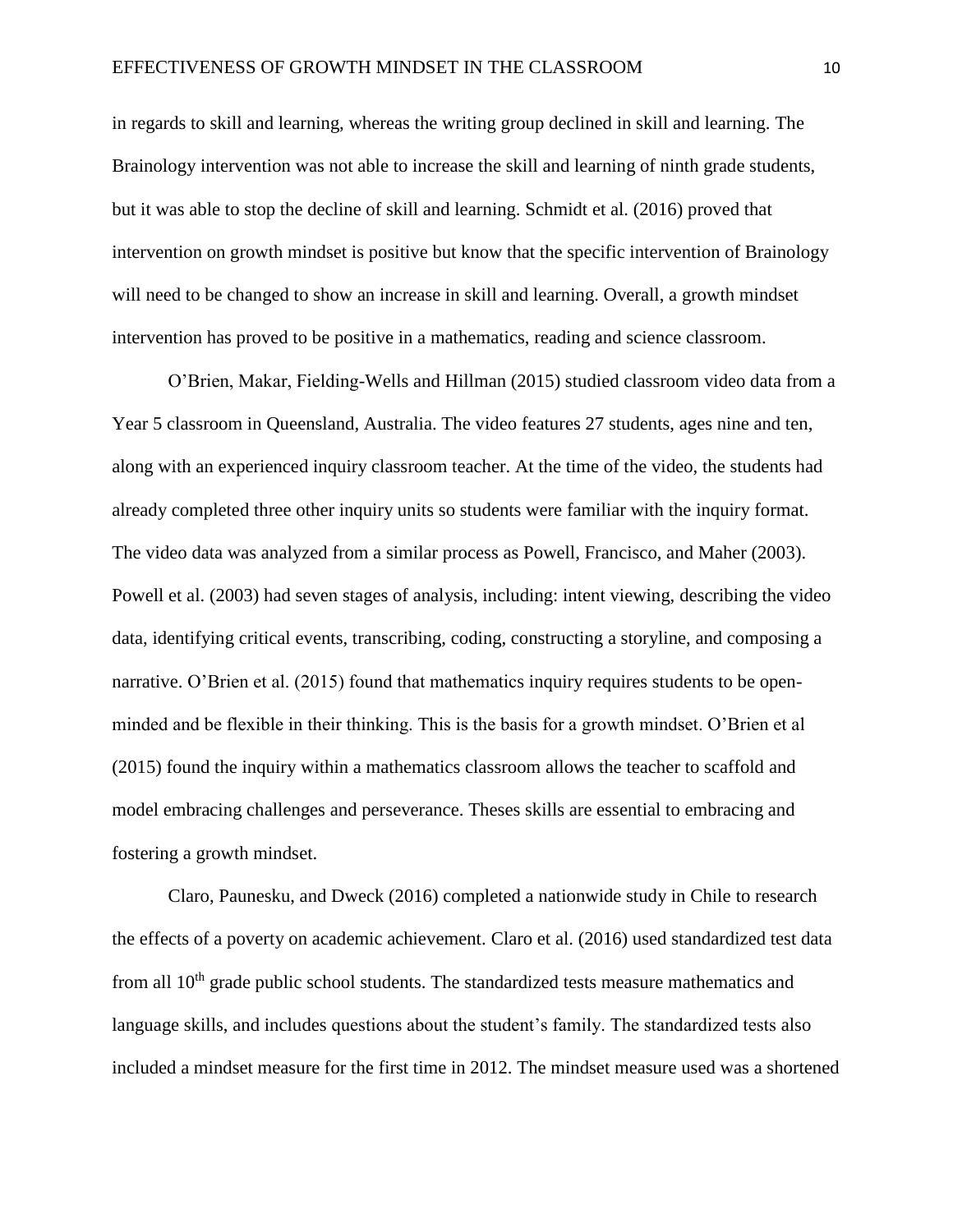version of the instrument used by Dweck (as cited in Claro et al., 2000, p. 8665). After analyzing all the data, Claro et al. (2016) found the students who held a growth mindset, regardless of their socioeconomic status, outperformed those who did not hold a growth mindset. This large-scale research held true for all levels of income and all schools in Chile. In addition, Claro et al. (2016) found the Chilean students with the lowest income were twice as likely to have a fixed mindset than the students with the highest income. This knowledge makes it imperative to foster a growth mindset in all students, especially targeting those who are socioeconomically disadvantaged.

Students who have a growth mindset have proved to perform better academically in the classroom in reading, mathematics, and science, despite socioeconomic status. Duckworth and Yeager (2015) found aside from cognitive ability, students need many other skills to be successful in school and in life after their educational career. For this reason, it is important as an educator to instill a growth mindset in all students to allow students to achieve their goals. Children learn from adults and peers, so it seems natural to assume that students will embody a growth mindset from a teacher that shows a growth mindset. Dweck (2016b) discovered the opposite to be true - there is not much correlation between student and teacher mindsets or children and parents' mindsets. This means teachers and parents need to be intentional in their teaching and modeling of growth mindset.

Robinson (2017) recommends teaching students about brain development and how learning occurs in the brain to promote a growth mindset. Robinson (2017) also endorses making mistakes and failures comfortable and normal by sharing a teacher's own mistakes and failures with students. Growth mindset can also be fostered in a classroom by communicating high expectations to students (Robinson, 2017). It is imperative to provide students with feedback that emphasizes the process, not correct answers. Barnes and Fives (2016) recommend active,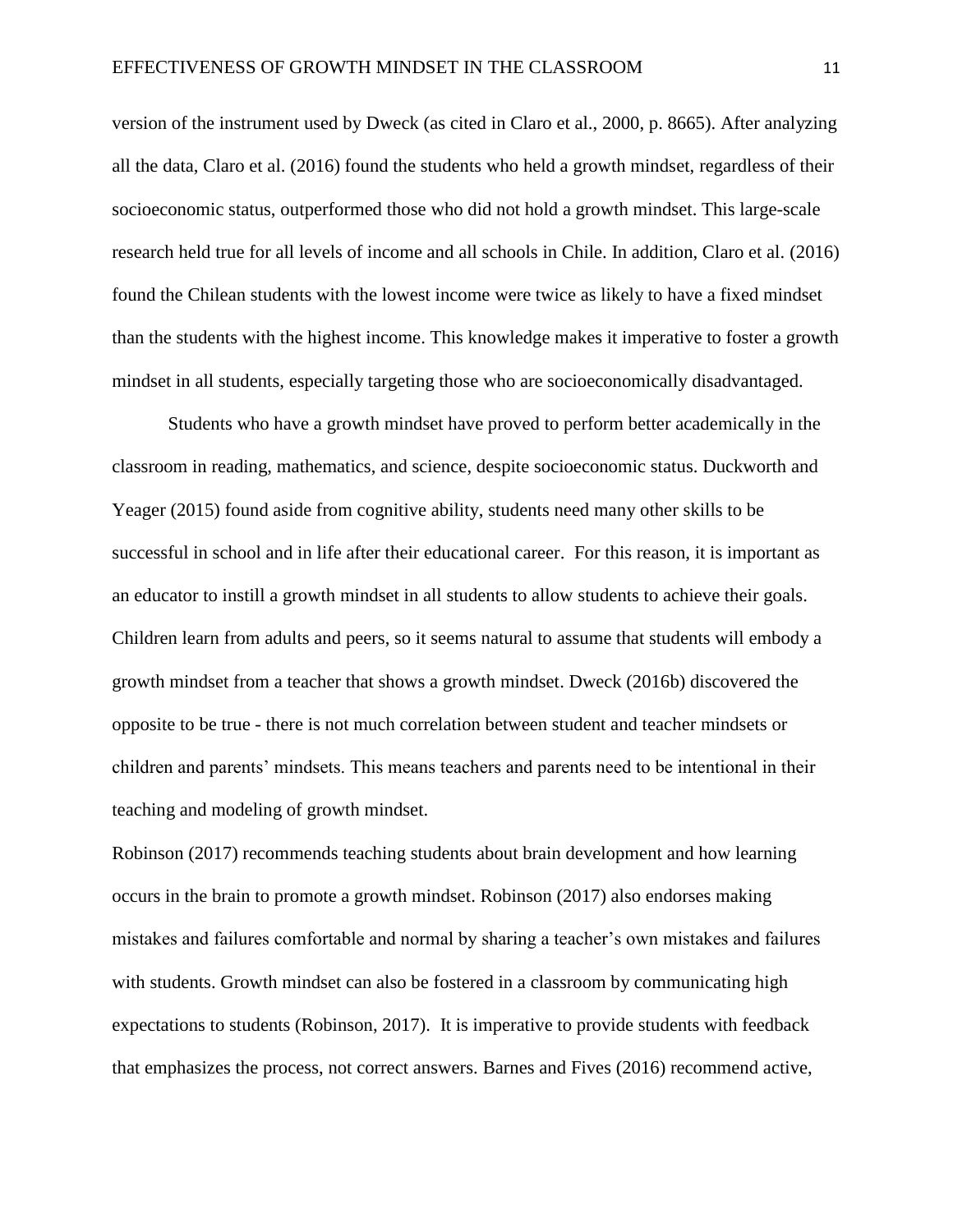purposeful learning to aid in timely, growth mindset feedback to students. Barnes and Fives (2016) presented a case study of a New York City, English Language Arts, fifth grade teacher, Kara. Kara has 13 years experience teaching in New York City. Kara's New York City suburb school student population is ethnically diverse, with 54% of students being Caucasian. To provide timely, active assessment feedback in writing Kara uses "love notes" to her students. These "love notes" are Post-Its with an arrow and feedback written on it. Kara is able to give feedback in a timely manner and continue to update the feedback as the student changes their work. The "love notes" also allow for the students to use the feedback she provided, without marking up the student paper in red pen.

O'Brien (2015) showed that a growth mindset is not taught separately from curriculum in school. Growth mindset characteristics were scaffolded within the inquiry mathematics classroom. Over a three-month period, Rau (2016) studied and showed the importance of teacher's language within the classroom. Rau's (2016) administered a mindset survey to all fourth-grade students in her classroom. The three students who scored the lowest on the mindset survey were chosen as participants in the study. Those participants included two male students and one female student. Rau (2016) focused on presenting process-oriented language in the classroom throughout the entire day, during lesson and transitioning time. Rau (2016) analyzed the data and found a pattern in all three students. At the beginning of the study, students were focused on completing the tasks quickly, not worrying about the content or the process. As Rau (2016) submerged students in a classroom environment full of process-oriented language, students shifted their thinking. Throughout the study, all three students moved from speedfocused to content-focused and eventually to process-focused. Rau (2016), although a small and short study, proved that teacher language can affect student's developing mindsets.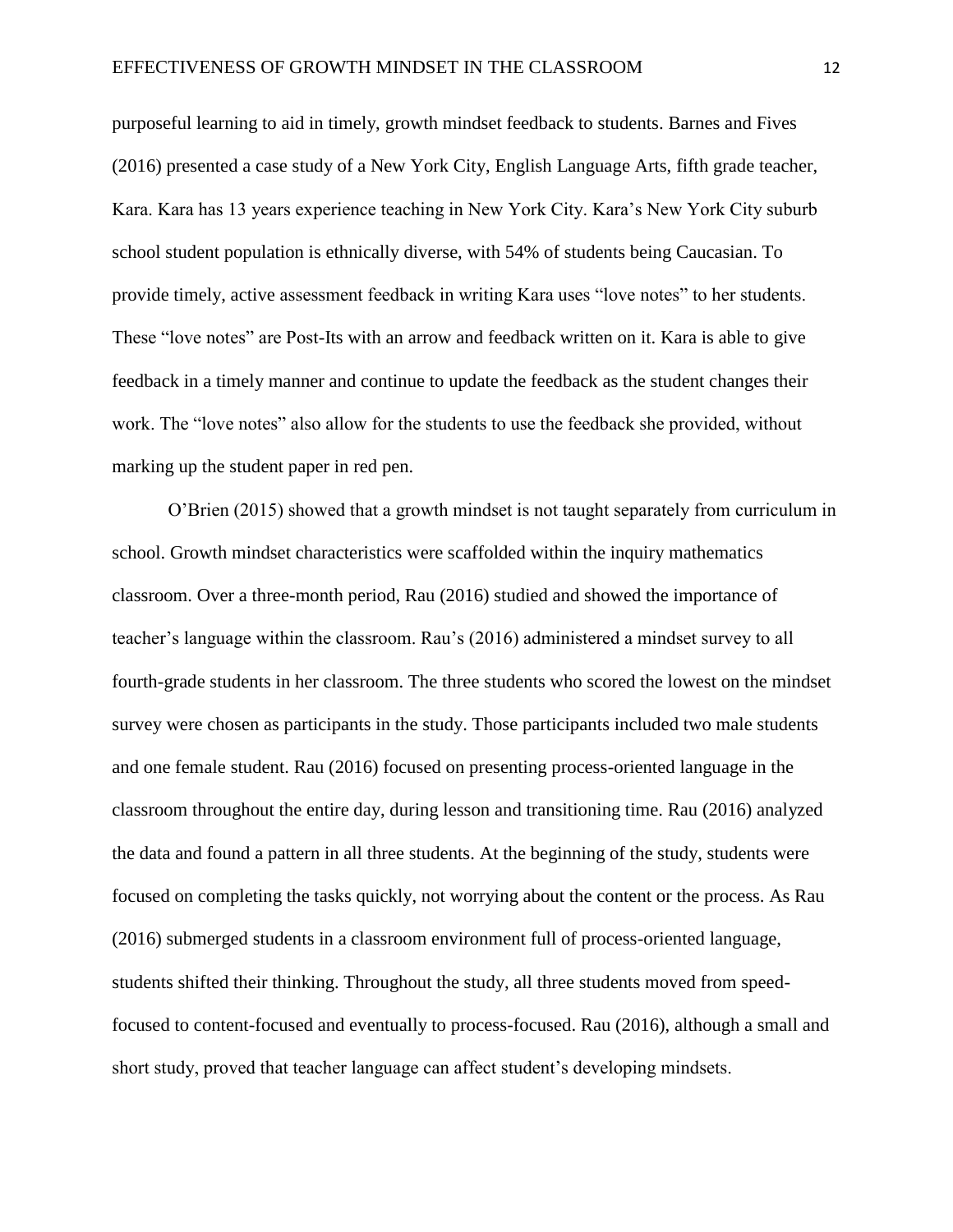Dweck (2007) warns about praising students for their intelligence, as it contributes to a fixed mindset. Dweck (2007) recommends praising for engagement and effort, known as "process" praise, as this encourages motivation. "The wrong kind of praise creates self-defeating behavior. The right kind motivates students to learn" (Dweck, 2007, p. 34). Dweck (2016a p. 38) also warns, "It's dangerous to tell students that they 'can achieve anything' – give them the truth" (p. xx). Dweck (2016a) means to ensure students realize that a growth mindset does not promise higher achievement. Mangels, Butterfield, Lamb, Good, and Dweck (2006) found evidence that people who have a fixed mindset do not process feedback the same way that individuals do who have a growth mindset. Mangels et al. (year) found that the deep-level processing in the brain does not occur when the individual has a fixed mindset. This makes explicit feedback, focusing on the process important. Barnes and Fives (2016) presented the idea of teacher-student conferences in the case study of Kara mentioned previously. Kara conducted conferences with all students that focused on the growth the student made throughout the year. Kara a an individual chart for each student and was able to show and discuss areas if improvement, highlighting the growth and effort the student has displayed rather than solely focused on outcomes.

A growth mindset fosters increased motivation, which can allow students to grow their ability and achievement. Students must also be taught how to speak with a growth mindset. This means teaching students how to replace fixed mindset statements with growth mindset ideas (Robinson, 2017). Robinson (2017) also recommends setting growth-oriented goals and allowing students to visibly track progress on those goals. This allows students to see the growth with the increased motivation and effort. In five studies, Grant & Dweck (2003) found when students embraced learning goals (growth-oriented) it predicted higher achievement when challenges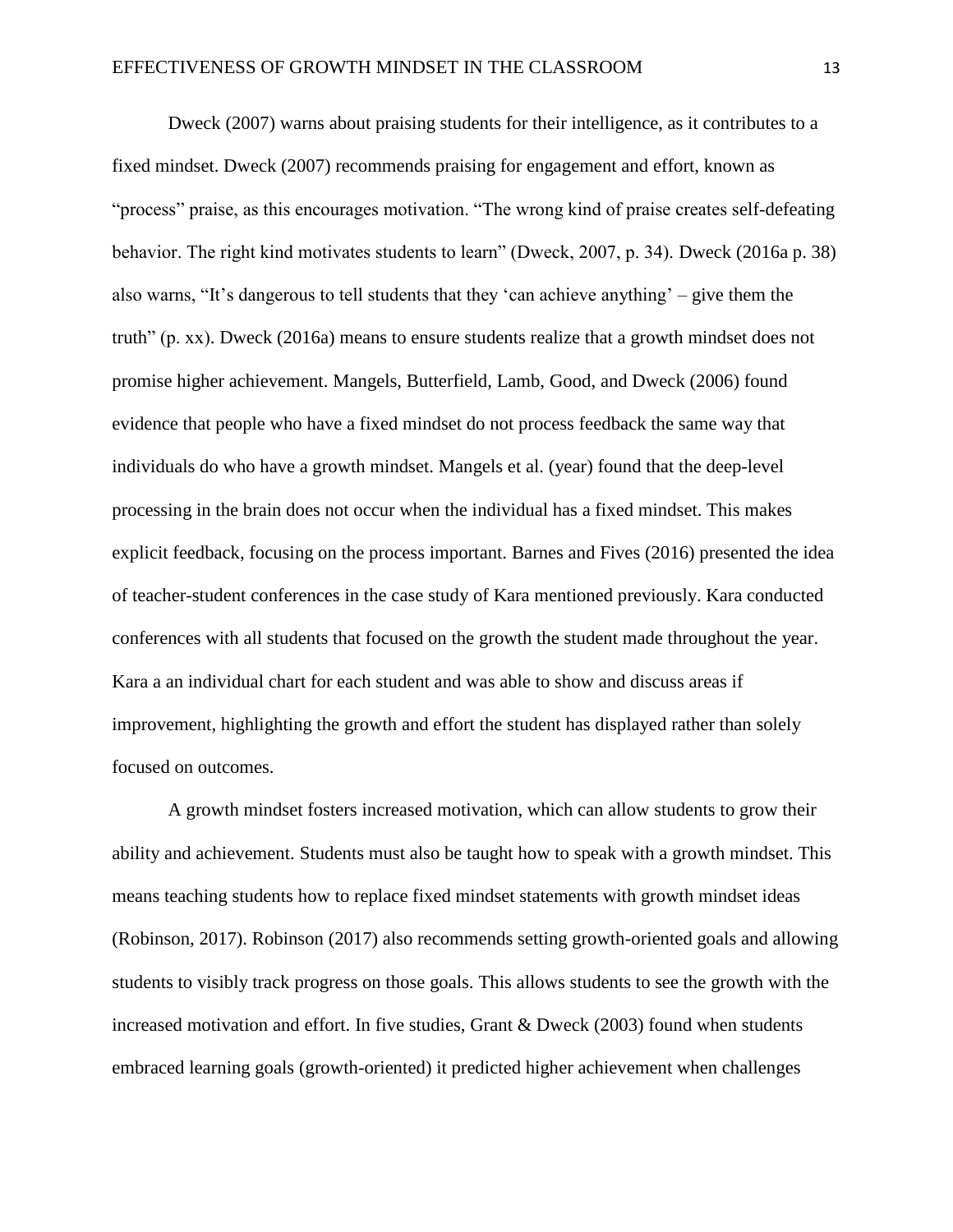arose and students who embraced performance goals (goals linked to a fixed mindset), performed more poorly when faced with challenges. Educators who follow these recommendations will be sure to foster a growth mindset in their classrooms, which has proved to increase student performance and achievement.

Schmidt, Shumow, and Kackar-Cam (2015) studied the importance and effects of teachers truly embracing and teaching a growth mindset, using the strategies previously mentioned. Schmidt et al. (2015) studied 160 seventh-grade science students. These students were distributed among seven classrooms, with two teachers for all seven classes. The public school district was made up of a diverse population, with 50% being Hispanic and 60% of the students being considered "low income". Schmidt et al. (2015) refers to the two teachers using the pseudonyms Celia and Donna. Donna was a 54-year-old, white female with her master's degree and 20 years of experience teaching science to middle school students. Celia was a 28 year-old, white female with 6 years of experience teaching science to middle school students. Celia had been Donna's student teacher. Both teachers were identified as having a growth mindset in science intelligence, according to the mindset measure used in the study. The Brainology program, a 6-week web-based intervention was used. Schmidt et al. (2015) studied the data and noted that Celia's comments to students were unlikely to promote a growth mindset in students and rarely mentioned the Brainology intervention. Celia emphasized speed and grades and rewarded performance. Celia often informed students when tasks were 'easy' or 'hard'. Donna mentioned the Brainology intervention once during every class period and focused on mastery rather than performance. Donna encouraged students to try strategies when challenging tasks arose. Donna's lessons promoted deeper understanding and allowed students to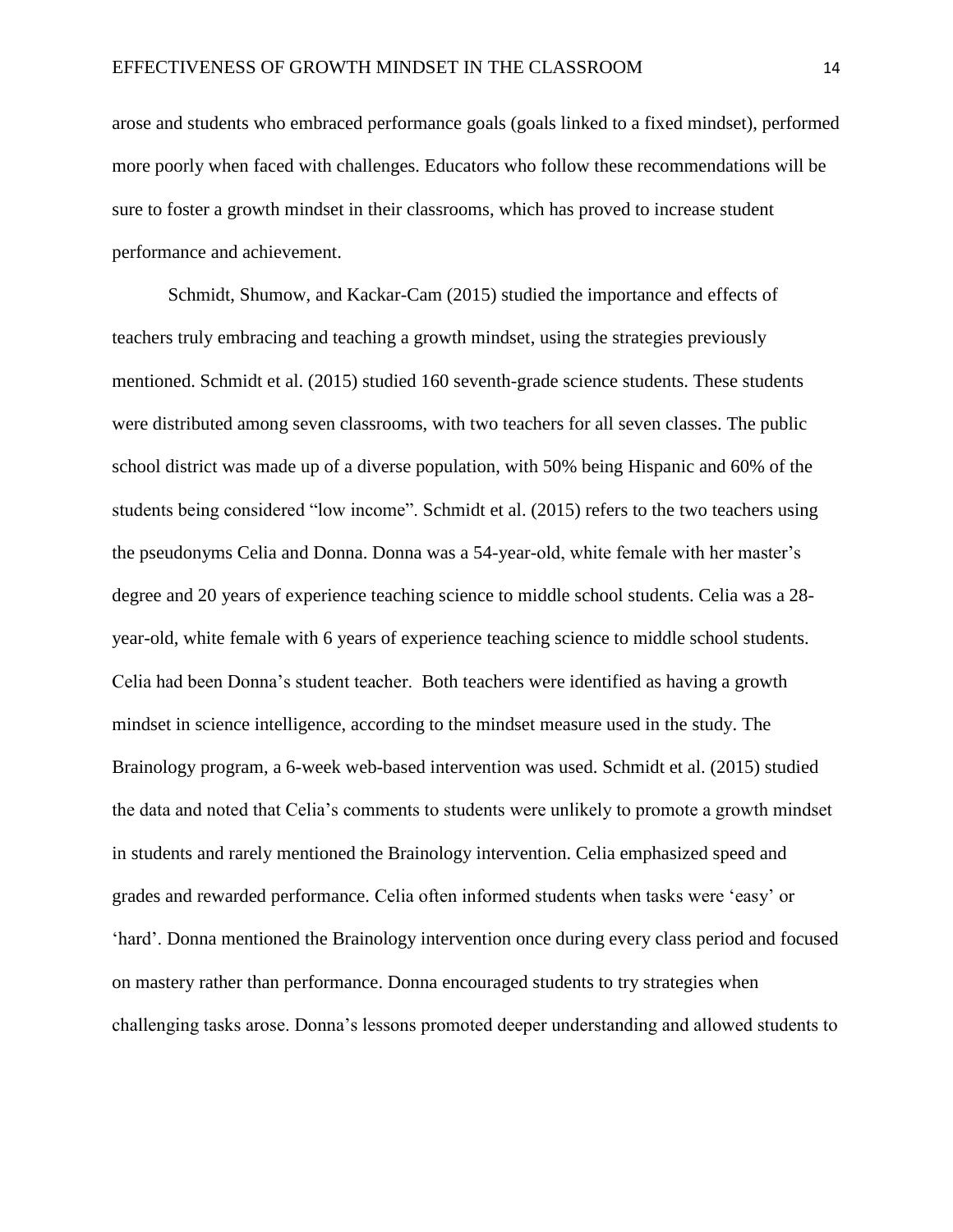work through challenging tasks. Celia helped students when they struggled, but did not encourage students to try different strategies.

Throughout the study, Schmidt et al. (2015) tracked malleability of intelligence, mastery orientation, and grades. In regard to malleability of intelligence, the mean score for Donna's class started at a score of 4.06, rose to 4.94 for the post test and then descended to 4.69 for the follow up. Celia's class, on the other hand started at 4.33, rose to 4.7 for the post test score, and then descended to 4.35 for the follow up test. This shows that even though Donna's class started with a lower score, the class finished with more malleability of intelligence than Celia's class, due to Donna's teaching strategies and focus on a growth mindset and learning. Donna's class scored .21 for the pretest on mastery orientation. Donna's class scored .31 on the post test and follow up. Celia's class started at .09 for mastery orientation, rose to .2 for the post test, but then plummeted to -.06 for the follow up. This shows that a focus on growth and learning with challenges, rather than speed and easy tasks, will grow and maintain mastery of skills, rather than improvement for a short period. Grades were another factor analyzed throughout the study. Donna's class started with an average of 2.7, rose to 2.9 for the post test and during the follow up had an average of 2.86. Celia's class started with an average grade of 2.34, decreased to 1.77 at the end of the intervention and rose to an average of 1.97 for the follow up. The grade analysis shows that when Celia was focused on speed and easy tasks (fixed mindset), the grades decreased. Donna focused on growth and learning, which allowed her students to increase and maintain growth and mastery for a length of time, not just for the intervention period. Both teachers planned and did similar activities to teach the same standards; However, the teachers communicated with students about goals, effort and encouragement differently, which made a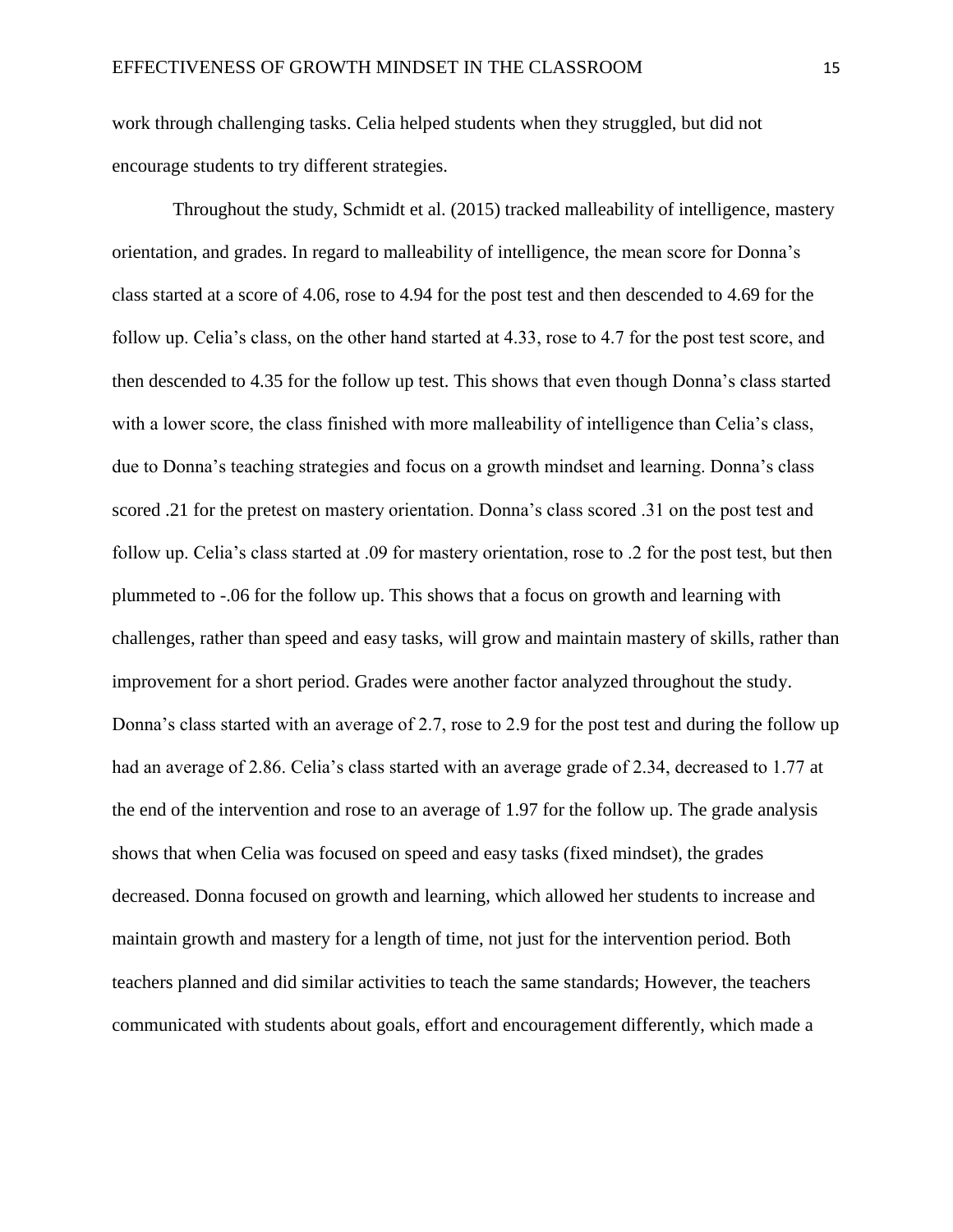difference in the results of the data. Using the strategies, along with continuous growth mindset feedback and encouragement will foster a growth mindset in students.

#### **Conclusion**

It is imperative that educators are equipped with knowledge of growth mindset. Students displaying growth mindsets have proven to achieve more highly in the areas of literacy, math and science than students who have a fixed mindset, regardless of socioeconomic status. Students with a growth mindset embrace challenges and are able to persevere to find an answer. It is critical to educate teachers on the best practices and strategies to teach students to embrace a growth mindset. Growth mindset should be taught simultaneously with the curriculum. Fostering a growth mindset requires teachers to integrate strategies and inquiry into the classroom environment. It also requires teachers to be intentional in language choices when interacting with students. Educators need to promote student growth at all times, during lessons and transitions. It is important to teach educators ways to instill a growth mindset in students. This will ensure students will reach their fullest potential while progressing through their educational career and beyond. Equipping students with these skills will allow students to be successful in school and beyond, both academically and in personal endeavors, regardless of the socioeconomic status of the family. Educators teach students and give students the tools to achieve goals and continue to strive for more. This is all possible when educators are equipped with skills and strategies to foster a growth mindset in all students.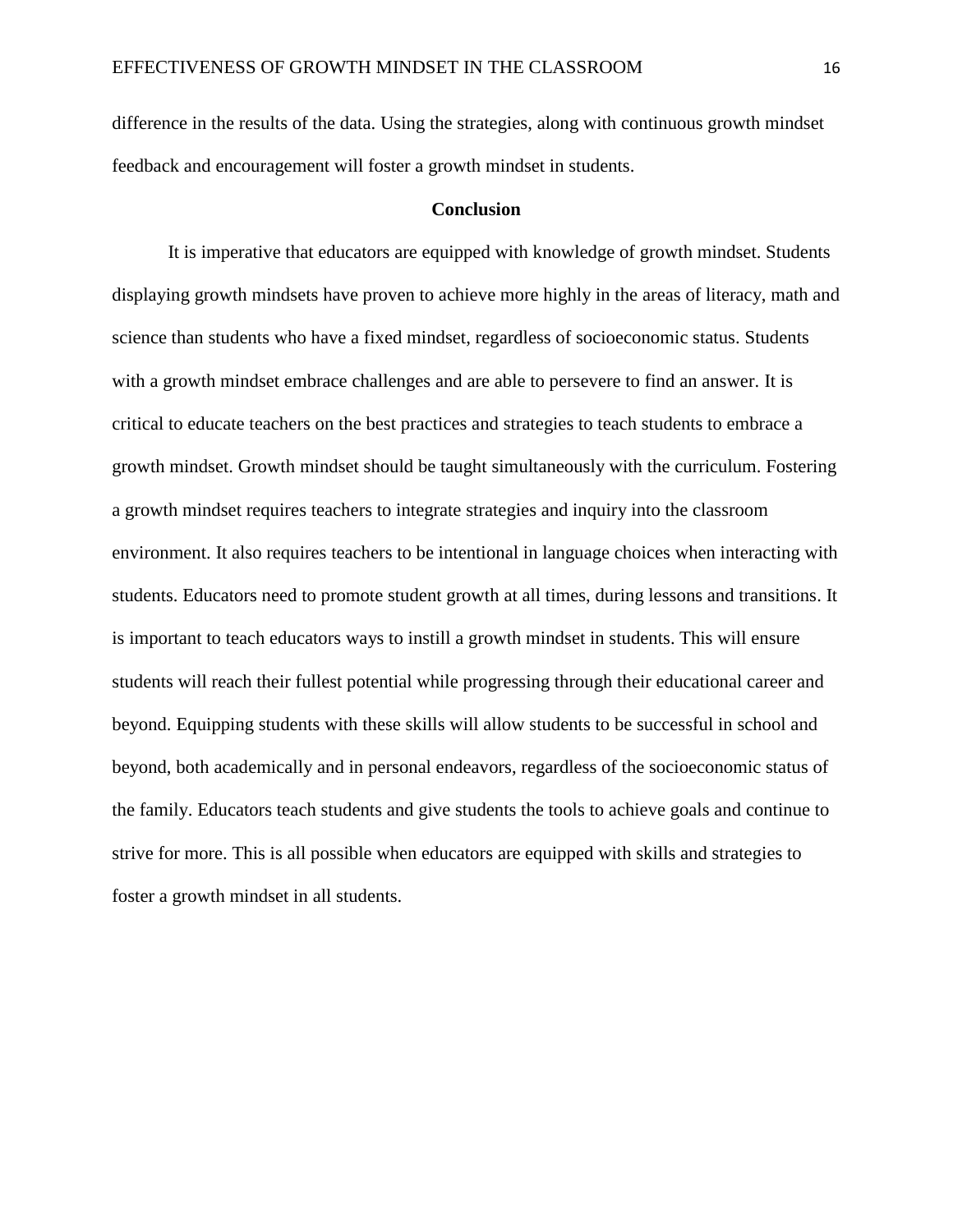### **References**

- Barnes N., & Fives, H. (2016). Creating a context for growth-focused assessment. *Middle School Journal, 47*(5), 30-37.
- Blackwell, L.S., Trzesniewski, K. H., & Dweck, C. S. (2007). Implicit theories of intelligence predict achievement across an adolescent transition: A longitudinal study and an intervention. *Child Development, 78,* 246-263.
- Claro, S., Paunesku, D., & Dweck, C. (2016). Growth tempers the effects of poverty on academic achievement. *National Academy of Sciences 113*(31), 8664-8668.
- Duckworth, A. L., & Yeager, D.S. (2015). Measurement matters: Assessing personal qualities other than cognitive ability for educational purposes. *Educational Researcher, 44*(4), 237-251.
- Dweck, C. S. (2007). The perils and promises of praise. *Educational Leadership, 65*(2), 34-39.
- Dweck, C. S. (2008). *Mindset: The new psychology of success.* New York, NY: Random House.
- Dweck, C. S. (2016a). Growth mindset doesn't promise pupils the world. *Times Educational Supplement, 5187*, 38-39.
- Dweck, C. S. (2016b). To encourage a growth mindset, pass it on. *Times Educational Supplement,* 5(92), 37.
- Grant, H., & Dweck, C. S. (2003). Clarifying achievement goals and their impact. *Journal of Personality and Social Psychology, 85*(3), 541-553.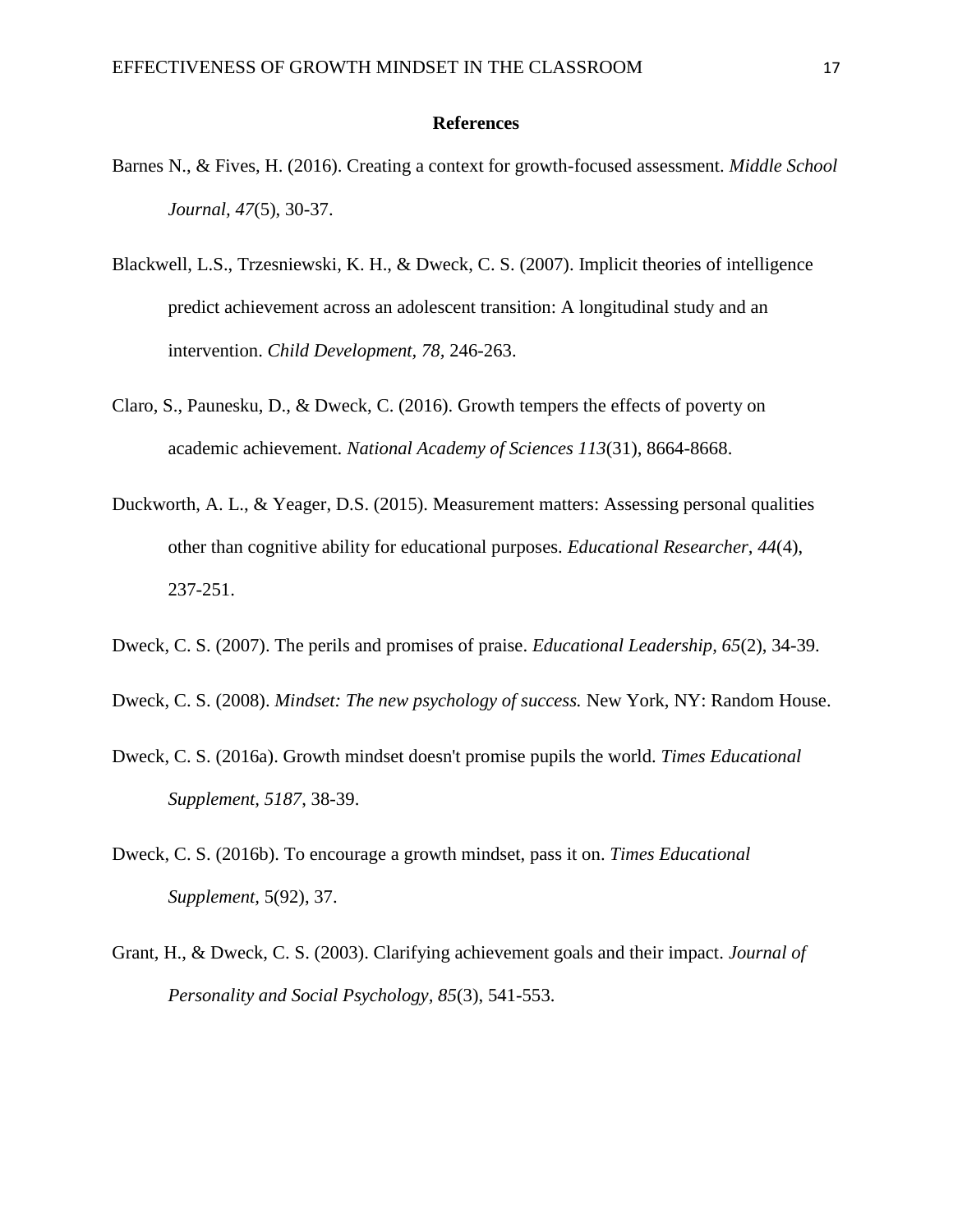- Mangels, J. A., Butterfield, B., Lamb, J., Good, C., & Dweck, C. S. (2006). Why do beliefs about intelligence influence learning success? A social cognitive neuroscience model. *Social Cognitive and Affective Neuroscience*, *1*(2), 75–86.
- O'Brien, M., Makar, K., Fielding-Wells, J., Hillman J. (2015). How inquiry pedagogy enables teachers to facilitate growth mindsets in mathematics classrooms. *Mathematics Education Research Group of Australasia 38*, 469-476.
- Petscher, Y., Otaiba, S., Wanzek, J., Rivas, B., & Jones, F. (2017). The relationship between global and specific mindset with reading outcomes for elementary school students. *Scientific Studies of Reading,* 21(5), 376-391.
- Powell, A. B., Francisco, J.M., & Maher, C.A. (2003). An analytical model for studying the development of learners' mathematical idea and reasoning using videotape data. *The Journal of Mathematical Behavior, 22*(4), 405-435.
- Ragan, T. (Producer). (2016, September 5). Learning like a jungle tiger. *Train Ugly.* retrieved from http://trainugly.com/portfolio/the-jungle-tiger/
- Rau, A. (2016). Exploring the influence of teacher language on fourth grade students' mindsets: A multi-case study. *The Qualitative Report, 21*(9), 1684-1707.

Robinson, C. (2017). Growth mindset in the classroom. *Science Scope, 41*(2), 18-21.

Schmidt, J., Shumow, L., & Kackar-Cam, H. (2015). Exploring teacher effects for mindset intervention outcomes in seventh-grade science classes. *Middle Grades Research Journal. 10*(2) 17-32.